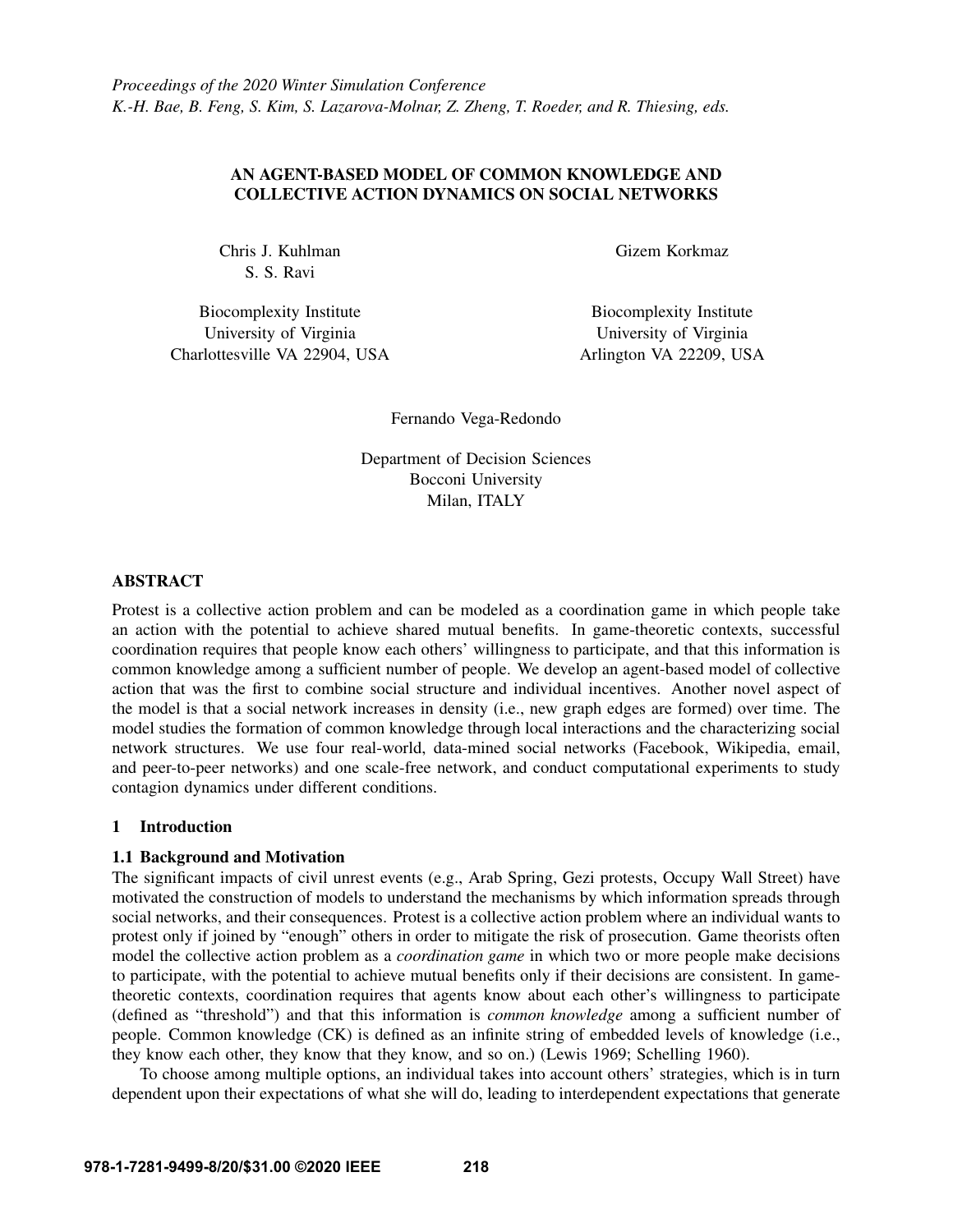an infinite recursion of embedded beliefs [\(Thomas et al. 2014\)](#page-11-2). In interactive situations, knowledge about others' knowledge is important. If I want to participate, but I do not know whether you know my intentions, then I do not participate. This is because I do not expect you to participate without sufficient information (that I want to participate if you do).

Social networks that represent local interactions (e.g., Facebook, Twitter, YouTube) may facilitate information sharing in a way that generates CK within groups. CK is important to study because it "has a strong presence in human life" and appears in everyday language that describes concerns such as publicity, privacy, confidentiality, conventional wisdom, hypocrisy, mock outrage, and political correctness [\(Thomas](#page-11-2) [et al. 2014\)](#page-11-2). So too, mass cultural practices such as ceremonies and rituals, and widespread advertising, can be understood in terms of CK [\(Chwe 1998\)](#page-10-0).

Although we use protest as the exemplar for CK, there are many other situations in which groups make decisions, i.e., group members make coordinated decisions. These include hiring decisions by managers [\(Wittenbaum et al. 1998\)](#page-11-3), work task decisions by project teams [\(Gladstein 1984\)](#page-11-4), community decisions by homeowners [\(Bond and Keys 1993\)](#page-10-1), and evacuation decisions during natural disasters (e.g., hurricanes) [\(Nguyen et al. 2017\)](#page-11-5). The considerations and results in this work also apply to these other contexts.

### 1.2 Chwe Model Overview

Chwe's CK model [\(Chwe 1999;](#page-10-2) [Chwe 2000\)](#page-11-6) is the first to combine social structure and individual incentives together in a game-theoretic model of collective action to study and provide a rigorous formalization of CK, and the characterizing network structures. In this model, social structure is modeled as a communication network through which every person tells her direct (distance-1) neighbors her willingness to participate, represented by her *threshold*. The communication network helps coordination by creating CK at each discrete time, and informing each stage about earlier stages. Chwe's CK model has the following features: *(i) cliques* in a network are found as the characterizing network structures that are required for the formation of CK, and hence the emergence and the spread of collective action, i.e., groups of agents *simultaneously* transitioning to the active state (similar to the infected state in a contagion model);  $(ii)$  within these cliques, nodes can change from state 0 (the non-participating state) to state 1 (active state), if the node thresholds are sufficiently small (see details of the Chwe CK model in Section [3\)](#page-3-0); and *(iii)* an original graph's density increases over time as edges between distance-2 neighbors are added (while the set of nodes remains unchanged), resulting in progressively more numerous and larger cliques, the CK-characterizing substructure (Section [3.1\)](#page-3-1). The assumption of successive increases in graph density is introduced based on a friend-of-friend argument. That is, at any time, a node is connected to a set of neighbors, and a node can then come to know its distance-2 neighbors through common friends.

Figures [1](#page-2-0) and [2](#page-2-1) provide toy examples to illustrate these novel features of the Chwe CK model, in contrast to the widely-used classic threshold models, e.g., Granovetter [\(1978\)](#page-11-7), to understand the spread of collective action. The formal Chwe model is provided in Section [3.](#page-3-0) Figure [1](#page-2-0) demonstrates the state transition mechanism providing two examples with four agents that form a clique of size 4. Each agent *i* has a threshold, θ*<sup>i</sup>* , which represents the number of additional people needed to transition to the active state for agent  $i$  to benefit from doing so. Figure [1\(a\)](#page-2-2) illustrates the case where all four agents simultaneously transition to state 1 since (i) they form a CK set (clique) and hence they know each other's thresholds (and they know that they know, and so on), and (ii) their thresholds are low enough for them to collectively participate and achieve mutual benefits. Figure [1\(b\)](#page-2-3) illustrates a case in which only a subset of agents that form a CK set (clique) can transition to state 1. Details of the mechanism are explained in the caption.

Figure [2](#page-2-1) illustrates the graph densification process in the Chwe model using an example with four agents that form a path graph (a connected graph, where two end nodes have degree 1 and all internal nodes have degree 2). At each time step, edges between distance-2 neighbors are added which results in two cliques of size 3 at  $t = 1$  and a clique of size 4 at  $t = 2$ . As a result of graph densification, a subset of agents (those with threshold 2) can simultaneously transition to state 1 at  $t = 1$ , while the agent with threshold 4 stays in state 0 due to its high threshold.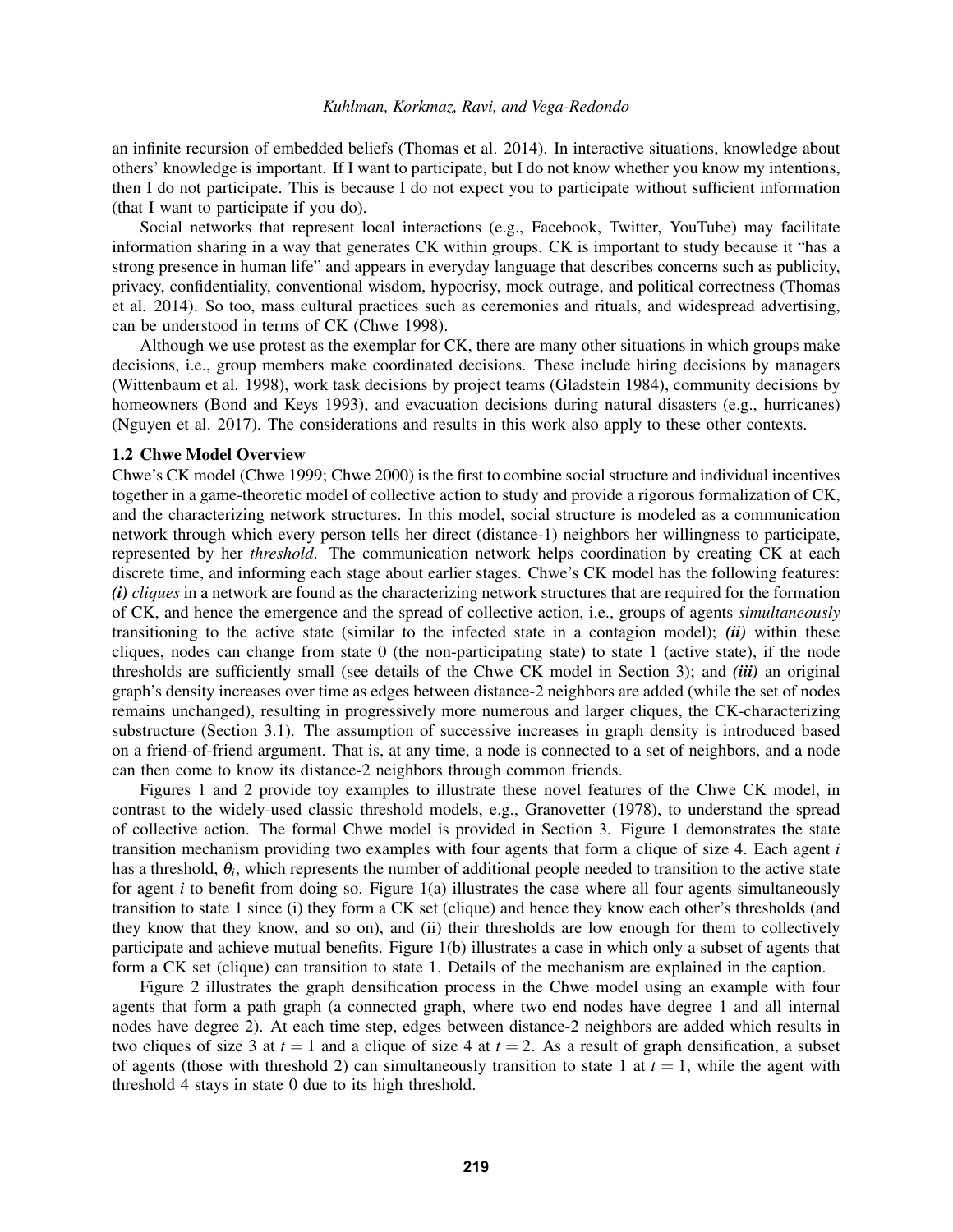<span id="page-2-2"></span><span id="page-2-0"></span>

are four agents that form a clique of size 4. Green represents the active state (state 1) and red represents state 0. All agents are in state 0 at  $t = 0$ . For illustrative purposes, the state transitions in this example are deterministic. [\(a\)](#page-2-2) The thresholds are given as  $\theta_{1-4} = 3$ , hence each agent needs three other agents to transition to the active state (i.e., state 1, shown in green). They all activate. [\(b\)](#page-2-3) Agents 1, 2, and 3 form a sub-clique (as part of the larger clique) and their thresholds are are low enough ( $\theta_{1-3} = 2$ ) for each of them to transition to state 1 at  $t = 1$ . In this case, agent 4 needs four other individuals to participate with him ( $\theta_4 = 4$ ), and hence he cannot activate.

<span id="page-2-3"></span><span id="page-2-1"></span>

Figure 2: Toy example of the graph densification in Chwe CK model. There are four agents that form a path graph of size 4. Green represents the active state (state 1) and red represents state 0. At each time step, edges between distance-2 neighbors are added. All agents are in state 0 at  $t = 0$ . For illustrative purposes, the state transitions in this example are deterministic. At  $t = 1$ , as a result of graph densification, two cliques of size 3 are formed and agents with threshold 2 transition to state 1. At  $t = 2$ , a larger clique of size 4 is formed. In spite of this, the agent with threshold 4 stays in state 0 at  $t = 2$  since he needs four other agents to transition to the active state, as in Figure 1(b).

#### <span id="page-2-4"></span>1.3 Contributions and Novelty of This Work

The Chwe CK model is the only contagion model where an original graph's density increases over time as agents connect to their friends of friends (its distance-2 neighbors). The model has been applied to path graphs and other small, simplified graphs [\(Chwe 1999;](#page-10-2) [Chwe 2000\)](#page-11-6). It has not been used to study coordination-based contagion dynamics on realistic social networks, and the growing graph feature mentioned above—a unique feature of contagion dynamics models, to our knowledge—has not been systematically studied to determine its effect on those dynamics. These are the aims of this paper.

We develop an agent-based model based on the CK model proposed by Chwe [\(1999,](#page-10-2) [2000\)](#page-11-6), and study the contagion dynamics (using size and speed of the collective action as the measures) under different conditions, and realistic network structures. To our knowledge, this is the first paper to study the effects of this densification mechanism on real networks. Based on our stated goals, our main contributions follow.

Realistic networks. We study contagion dynamics on mined social networks that prevail in the real world, such as Facebook, Wikipedia, and email networks, and a fifth scale-free network, a common network structure. We characterize these graphs using parameters that are useful in understanding the dynamics on these networks, including some time-dependent properties. These networks cover wide ranges of values of network measures, such as number of vertices ( $6\times$ ), number of edges ( $4\times$ ), average degree ( $4\times$ ), maximum degree (13 $\times$ ), and average clustering coefficient (80 $\times$ ), and hence represent a broad sampling of web-based mined network features. Some of these are very large networks when considering the requirement to find cliques in networks, as described in Section [5.](#page-7-0) For two of the networks, this process required over 100 hours of compute time on a Dell PowerEdge C6420, 2666 MHz, cluster where each node is an Intel Xeon Gold 6148, 2.40 GHz processor, with three cache levels.

Effects of network growth mechanisms on the contagion dynamics. We present the Chwe CK model and then the concomitant agent model used within an agent-based modeling (ABM) platform to run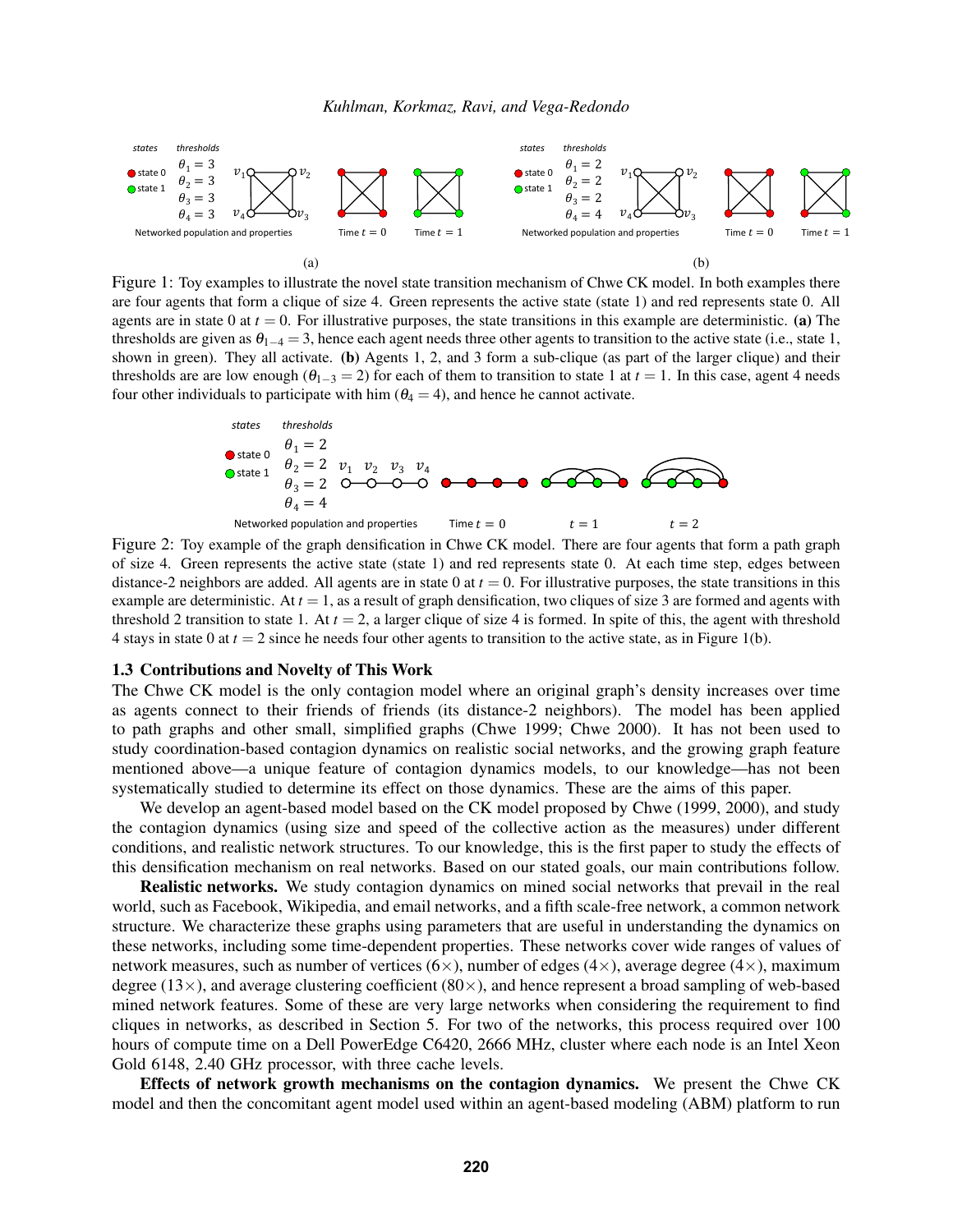simulations. Main findings from the simulations follow. *(i)* The speed of contagion spread can be very high as a result of graph densification. When a Facebook graph grows over the first five time steps of a simulation, the fraction of agents in state 1 (active) can go from 0 (initially) to 1.0. When the graph grows for only three time steps, the spreading is very similar. *(ii)* In all five networks, contagion growth is very little in the original graphs. It is only when we consider the square of the original graph (defined below) that contagion starts to spread. *(iii)* When node thresholds are equal to the average graph degree, a contagion can spread through the graph in the first two time steps. When node thresholds are increased to the maximum graph degree, complete spreading (i.e., a cascade) can require three time steps, where the graph evolves to the cube of the original graph. *(iv)* This last result is robust to a range of participation rates (specified by probabilities of nodes, ranging from 0.1 to 1.0). *(v)* As the ratio of number of nodes to maximum degree decreases in a graph, the more difficult it is to spread high-threshold contagion at lower participation probabilities. This is because it is difficult to have enough nodes participating, at any one time, to overcome the node thresholds.

Chwe CK model's assumption that a node knows progressively more neighbors in their network, results, over time, in connections to nodes that are originally more distant in the original social network. These results demonstrate that this assumption is powerful in initiating contagion where none existed and in subsequently driving this contagion through a social network, often at high rates of transmission.

### 2 Related Work

Common knowledge (CK) has come up in many different scholarly contexts, from the philosophy of language to game theory to sociology. Aumann [\(1976\)](#page-10-3) originally used his definition of CK to prove a result that says that agents cannot "agree to disagree" about their beliefs, formalized as probability distributions, if they start with common prior beliefs. Rubinstein [\(1989\)](#page-11-8) developed a model and showed that under a specific and restrictive set of assumptions, common knowledge is necessary for coordination. Subsequent work has suggested that shared knowledge can also facilitate coordination [\(Binmore and Samuelson 2001;](#page-10-4) [Monderer and Samet 1989;](#page-11-9) [Dalkiran et al. 2012\)](#page-11-10). The problem of coordination and common knowledge has been examined in many disciplines, including political science [\(Ostrom 1990\)](#page-11-11), philosophy [\(Lewis 1969;](#page-11-0) [Hume 2003;](#page-11-12) [Skyrms 2004\)](#page-11-13), economics [\(Chwe 2013;](#page-11-14) [Geanakoplos 1994\)](#page-11-15), sociology [\(Willer et al. 2009\)](#page-11-16), and linguistics [\(Clark 1992;](#page-11-17) [Clark 1996\)](#page-11-18). Purely experimental studies of CK have been undertaken from a social science perspective; e.g., [\(Thomas et al. 2014;](#page-11-2) [Korkmaz et al. 2018\)](#page-11-19).

Game-theoretic models of CK and collective action [\(Chwe 1999;](#page-10-2) [Chwe 2000;](#page-11-6) [Korkmaz et al. 2014\)](#page-11-20) allow small and large groups of agents to *coordinate* their actions, thereby enabling them to transition state simultaneously if it is mutually beneficial to do so. CK emerges within a group when each member knows the states and attributes (e.g., preference, type) of the other members, and critically, each member knows that everyone else knows her attributes.

## <span id="page-3-0"></span>3 The Model

This section provides a formal description of the CK model proposed by Chwe [\(1999,](#page-10-2) [2000\)](#page-11-6), referred to as the Chwe CK model, that we study in this paper. The first four subsections describe model components. Subsection 3.5 provides an algorithm for the full Chwe model. Examples of the Chwe model dynamics are provided in Subsection 3.6. Our presentation is both agent-centric and clique-centric because this aids in understanding the model. However, the entire model can be described solely in terms of individual agent behaviors (and hence is an ABM), and we address this issue at the end of Section [3.5.](#page-5-0)

### <span id="page-3-1"></span>3.1 Graph Densification

The initial network involves a population of individuals represented by  $G(V,E)$  with a node set  $V =$  $\{1,2,\ldots,n\}$  of *n* nodes (people) and edge set *E*, where an undirected edge  $\{i, j\} \in E$  means that nodes *i*,  $j \in V$  can communicate with each other. The Chwe CK model specifies a process whereby the initial social network *G*(*V*,*E*) grows in time by adding edges at successively greater geodesic distances. Since the node set *V* is fixed, the graph density increases, and hence this process is also referred to as *graph*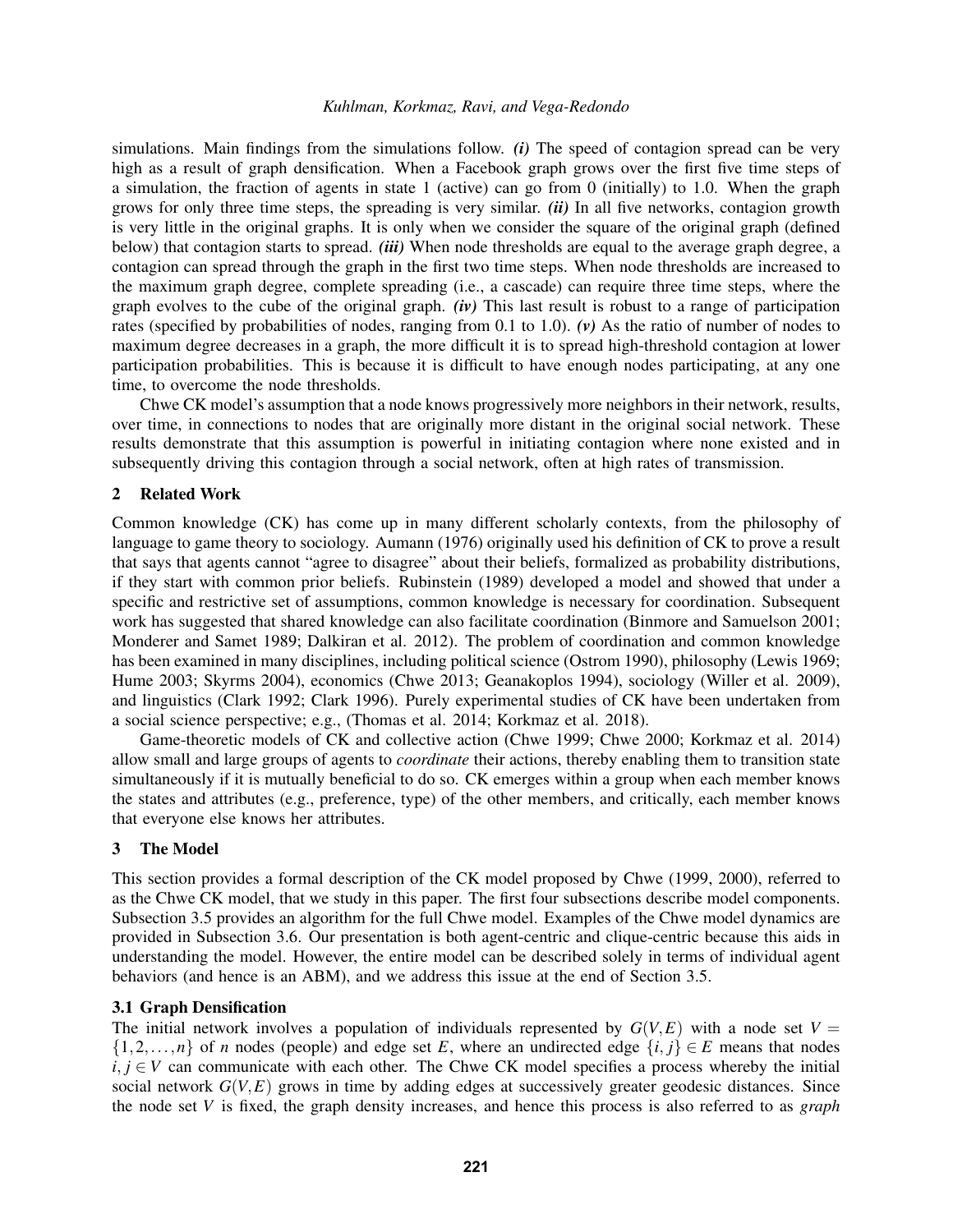*densification* or *growing graph (GG)* mechanism. The instantaneous network *G t* (*V*,*E t* ) at time *t* is defined over the fixed node set *V*, where for each  $i, j \in V$ , with  $i \neq j$ , the edge  $\{i, j\} \in E^t$  iff in *G* (the original graph),  $d(i, j) \le t$ . Here,  $d(i, j)$  is the geodesic distance between nodes *i* and *j* in *G*. Thus, at  $t = 1$ ,  $G^1 = G$ , the initial graph. For a given edge  $\{i, j\} \in E$ , consider a node  $k \in G$ , where the shortest path from *i* to *k* is through *j*, such that  $d(i,k) = q \geq 2$ . Then in  $G<sup>q</sup>$ , a new edge  $\{i,k\}$  will be added.

### <span id="page-4-0"></span>3.2 State Transition

This model formalizes the process of a node transitioning from the inactivated state 0 to the activated state 1. The Chwe state transition model is a *progressive* model [\(Kempe et al. 2003\)](#page-11-21) in that the only permissible node state transition is from state 0 to state 1. Once a node is in state 1, it remains in that state; it cannot transition back to state 0 at a later time.

Chwe [\(1999,](#page-10-2) [2000\)](#page-11-6) models collective action as a *coordination game* in which two or more people each make a decision to activate, with the potential to achieve shared *mutual* benefits only if their decisions are consistent. Individuals can be in one of two states at each time *t*: if *i* activates at *t*, then  $a_{it} = 1$  for all times  $\geq t$ ; otherwise,  $a_{it} = 0$ . Each person *i* has a threshold  $\theta_i$  that represents his willingness to activate: a person wants to activate only if the number of people (other than him) who do so is at least θ*<sup>i</sup>* . Person *i*'s utility  $U_{it}$  at  $t \in \{0, 1, \ldots, t_{max}\}$  can be specified as

<span id="page-4-1"></span>
$$
U_{it} = \begin{cases} 0 & \text{if } a_{it} = 0 \\ 1 & \text{if } a_{it} = 1 \text{ and } |\{j \in V \setminus i : a_{jt} = 1\}| \ge \theta_i \\ -z & \text{if } a_{it} = 1 \text{ and } |\{j \in V \setminus i : a_{jt} = 1\}| < \theta_i \end{cases}
$$
(1)

where  $-z < 0$  is the penalty *i* gets if she activates and not enough people (i.e., less than  $\theta_i$ ) join her,  $a_{it}$ denotes the states of nodes *j* at the end of time *t*. Thus, a person will activate as long as she is sure that there is a sufficient number of people in state 1 at the end of *t*. A person gets utility 0 by staying in state 0 regardless of what others do. Individuals communicate their tuples  $(\theta, a)$  with their neighbors on the network. CK *among a group of people* implies that they *know* each others' tuples (θ,*a*) at *t* and they know that everyone in the group knows these values. Based on the model, for person *i* to activate it must be that he belongs to a minimal sufficient network, which is characterized by a *clique* [\(Chwe 2000\)](#page-11-6). That is, each clique subgraph  $G'(V', E')$  embedded in a graph  $G'$  identifies a set  $V'$  of nodes that form a common knowledge set. A clique subgraph with *r* nodes is also denoted as *K<sup>r</sup>* .

#### <span id="page-4-2"></span>3.3 Agent Participation Probability

We introduce stochastic state transition as an extension to the Chwe CK model. *Crucially, however, the extension preserves the original Chwe model by an appropriate choice of a parameter value.* The original model is deterministic: all nodes participate in the social network interactions at all times. However, it is straight-forward to envision that as an event unfolds, not all people are attentive to the event: they may be occupied with other commitments. This is consistent with other social contagion transmission models, e.g., [\(Kempe et al. 2003;](#page-11-21) [Myers and Leskovec 2012\)](#page-11-22), that introduce stochasticity to recognize that contagion is not transmitted at every step of the dynamical process. We use *participation probability*  $p_{p,i}$  for  $i \in V$  as the probability that a node is attentive (i.e., is paying attention) to the event (e.g., protest) at each time *t*. Hence, at each time *t*, a Bernoulli trial is performed for each node  $i \in V$ , and with probability  $p_{p,i}$ , *i* participates in the contagion process at *t*. *Note that the original (deterministic) Chwe model is easily recovered by setting*  $p_{p,i} = 1.0$  *for all i* ∈ *V*. We study both cases ( $p_{p,i} = 1.0$  and  $p_{p,i} < 1.0$  for all  $i \in V$ ) in this work.

### <span id="page-4-3"></span>3.4 Effect of Participation Probability on the Clique Graph Structure of the Chwe Model

In Section [3.2,](#page-4-0) the clique is identified as the network substructure that gives rise to CK among a group of nodes *V'*. It is important to note that any subset  $V'' \subset V'$  of nodes still forms a clique  $G''(V'', E'')$ . With regard to participation probability, given a clique  $K_{n_1} = G'(V', E')$  on  $n_1 = |V'|$  nodes, assume that  $0 \le n_2 < n_1$  of these nodes are participating at time *t*. Then, the participating nodes form a *participating clique*  $K_{n_2} \equiv G''(V'', E'') \subset K_{n_1}$  on these  $n_2$  nodes. When  $n_2 = 0$ , then there is no participating clique, and no contagion can spread.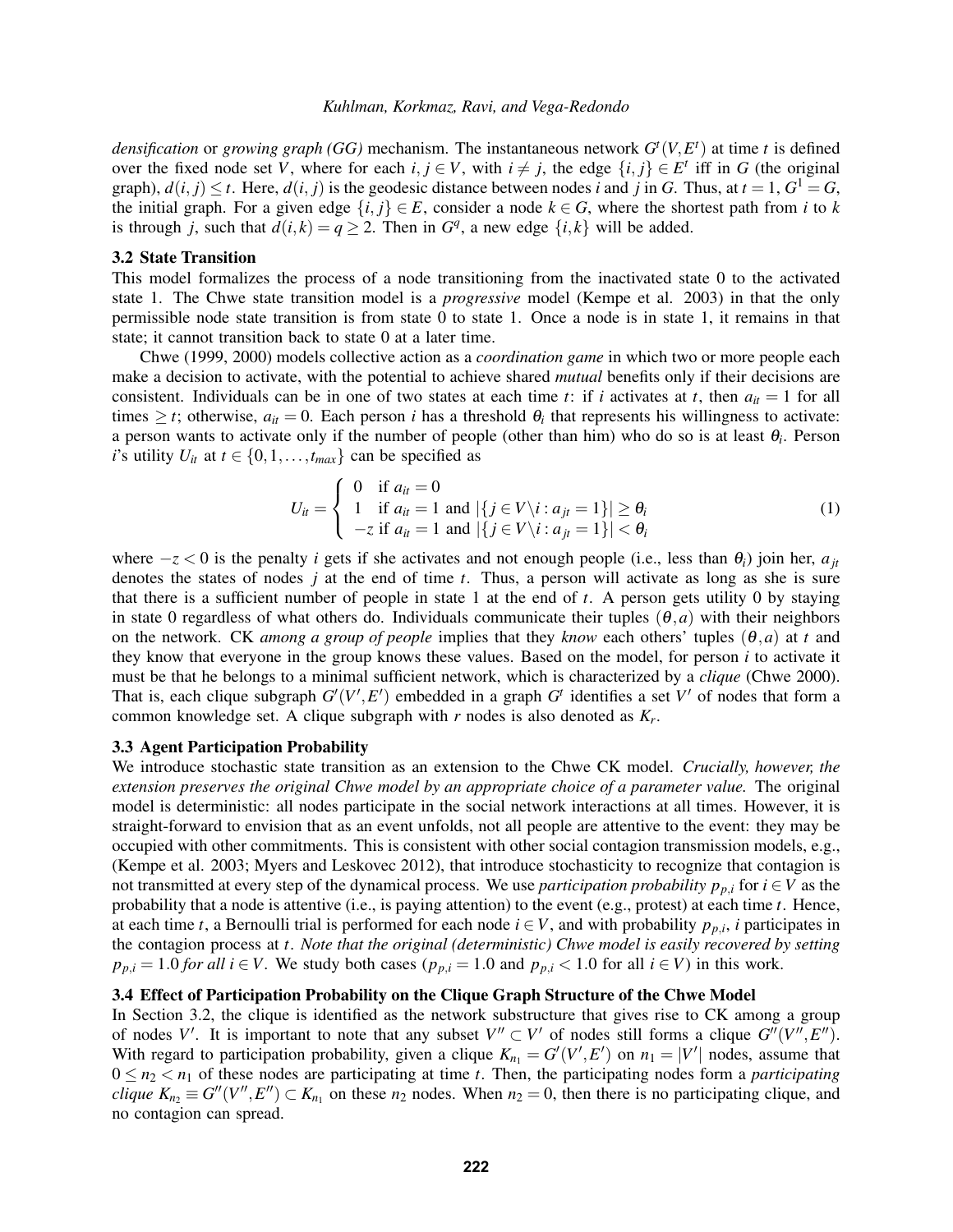# <span id="page-5-0"></span>3.5 Dynamics of Contagion Spread in the Chwe Model

We now describe the contagion dynamics of the Chwe CK model using the foregoing model descriptions, and present an algorithm for these computations. Individuals can be in one of two states at each time *t*: if *i* possesses contagion (i.e., activates) at *t*, then  $a_{it} = 1$ ; if it does not, then  $a_{it} = 0$ . The system state at *t* is  $a_t = (a_{1t}, a_{2t}, \dots, a_{nt})$ . The goal is to compute the next system state  $a_{(t+1)}$  at time  $t+1$ . As this model allows for mutual activation, contagion can emerge where none previously existed, i.e., "seeds" (nodes assigned state 1 at  $t = 0$ ) are not required for the initiation of the contagion as they are in classic diffusion models [\(Granovetter 1978\)](#page-11-7).

To compute  $a_{(t+1)}$ , the participation of each node *i* is computed using  $p_{p,i}$ . From a participating clique  $K_{|M^{clique}|}$ , we define  $M^{clique}$  as the set of participating nodes that share CK. The contagion dynamics computations at each *t* consists of evaluating Equation [\(1\)](#page-4-1) for each  $i \in V$  in each participating CK set *Mclique*. That is, *V* in Equation [\(1\)](#page-4-1) is replaced with *Mclique* .

The Chwe CK contagion dynamics evolve over time in discrete time steps. A set of initial conditions at  $t = 0$  is specified, which are: an initial graph  $G(V, E)$  (with  $G^1(V, E) = G(V, E)$ ), a threshold vector  $\Theta = (\theta_1, \theta_2, \dots, \theta_n)$  of node thresholds  $\theta_i$  for all *n* nodes  $i \in V$ , a participation probability vector  $P =$  $(p_{p,1}, p_{p,2}, \ldots, p_{p,n})$  for all nodes, and an initial system state vector  $a_0 = (a_{1,0}, a_{2,0}, \ldots, a_{n,0})$  for the *n* nodes. The dynamics are then computed at each time step in a sequence  $\langle 1,2,\ldots,t_{max} \rangle$  of times, up through a specified maximum time *tmax*. At each time, Algorithm [1](#page-5-1) is invoked. Inputs to the algorithm at time *t* include  $G^t(V, E)$  and  $a_t$ , which are computed with the call to the algorithm at time  $(t - 1)$ .

Algorithm 1: Steps in the Chwe Common Knowledge Model at Time *t*.

- 1 Input: Time *t*. Instantaneous social network  $G^t(V, E)$ . Collection  $\Theta$  of node thresholds  $\Theta = (\theta_1, \theta_2, \dots, \theta_n)$ , where  $\theta_i$  is the threshold for all  $i \in V$ . The vector  $P = (p_{p,1}, p_{p,2}, \ldots, p_{p,n})$  of participation probabilities  $p_{p,i}$ for all  $i \in V$ . System state  $a_t = (a_{1,t}, a_{2,t}, \ldots, a_{n,t})$  at time *t*.
- 2 Output: The densified graph  $G^{(t+1)}(V,E)$  and the updated system state  $a_{(t+1)}$ , both at time  $t+1$ .
- <sup>3</sup> Steps:
	- A. Form the densified graph  $G^{(t+1)}(V,E)$  from  $G^{t}(V,E)$  by adding edges to  $G^{t}(V,E)$  based on the model described in Section [3.1.](#page-3-1)
	- B. Compute all of the clique subgraphs  $G'(V', E') \subseteq G^{(t+1)}(V, E)$ .
	- C. Using the participation probabilities  $p_{p,i}$  for all nodes *i* that are in at least one node set  $V'$  in some clique  $G'(V', E')$ , perform one Bernoulli trial for each *i* per Section [3.3.](#page-4-2) This determines which nodes are participating in each clique at *t*.
	- D. Form all of the participating cliques  $G''(V'', E'') \subseteq G'(V', E')$ , per Section [3.4.](#page-4-3) Form all of the node sets  $M^{clique} = V''$ .
	- E. For each *M*<sup>*clique*</sup>, if there is at least one participating node  $i \in M^{clique}$  such that  $a_{it} = 0$ , then perform the computations of the state transition model on  $M^{clique}$  in Section [3.2](#page-4-0) to determine whether any nodes in  $M^{clique}$  transition from state 0 to state 1. Replace *V* in Equation [\(1\)](#page-4-1) with  $M^{clique}$ . If a node *i* in state 0 transitions to state 1 in any clique, then  $a_{i,t+1} = 1$ ; otherwise  $a_{i,t+1} = 0$ . Record the nodes that transition to state 1. (The order of evaluation of all  $M^{clique}$  is arbitrary.)
	- F. Form the new system state vector  $a_{(t+1)}$  by updating the states of participating nodes  $i \in M^{clique}$  that have transitioned to state 1, i.e., to  $a_{i,t+1} = 1$ .
	- G. Return  $G^{(t+1)}(V,E)$  and  $a_{(t+1)}$ .

<span id="page-5-1"></span>Recasting the model solely in terms of an individual agent model. We now specify how the Chwe model can be described in terms of individual agent behaviors. We use the Steps in Algorithm [1.](#page-5-1) Steps A and B can be performed by individual agents because they know their friends-of-friends (Section [1\)](#page-0-0). Hence, each agent  $i$  can determine the cliques  $G'$  that they are members of at the current time step and with whom they will form direct edges at the next time step. Step C is an individual agent action. For Step D, because *i* knows the thresholds and states of its neighbors, and whether its neighbors are participating, *i* can determine the cliques  $G''$  and node sets  $M^{clique}$  of which it is a member. Step E is already an individual agent operation: each agent *i* executes Equation [1.](#page-4-1) Step F merely assembles the updated node states.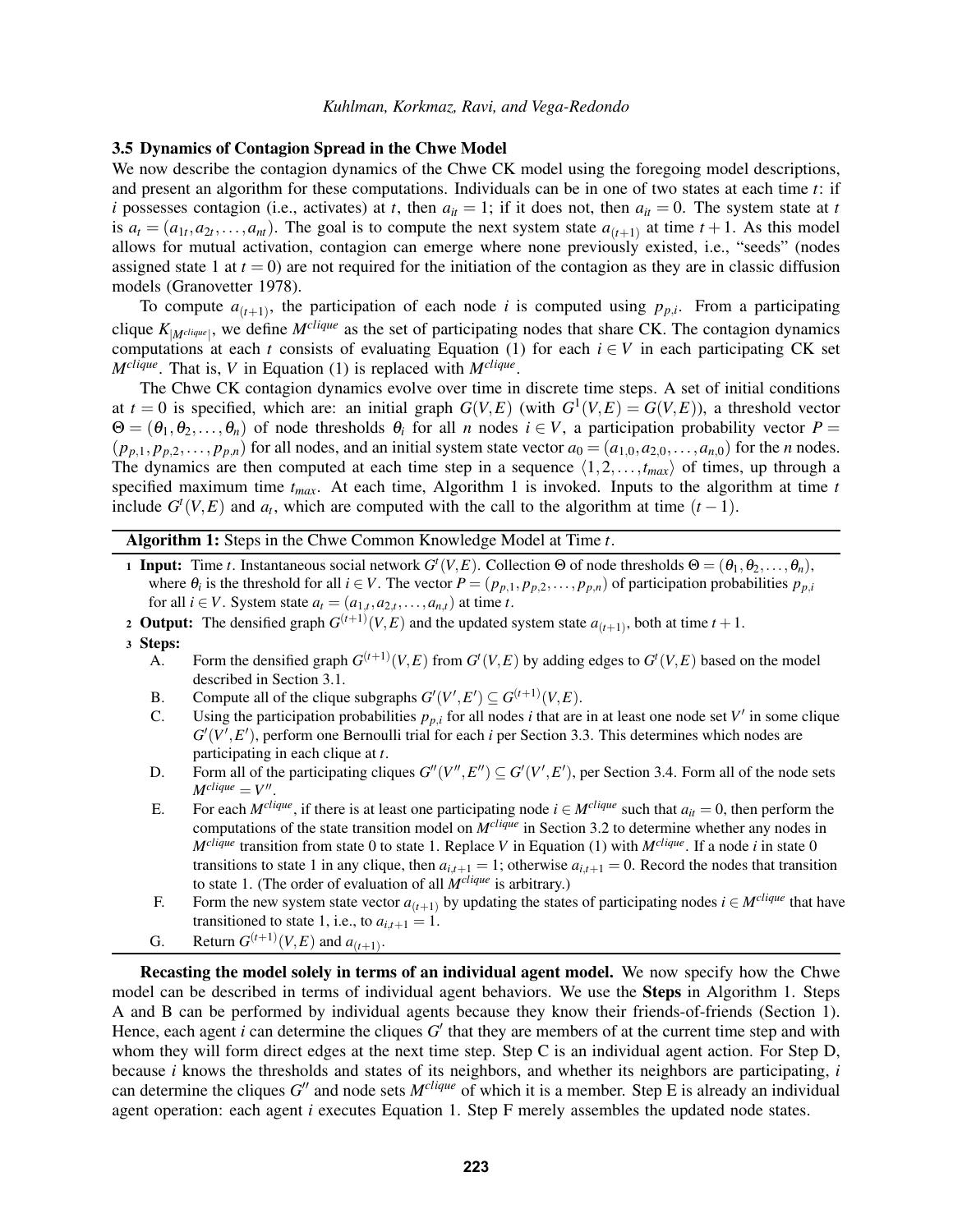#### 3.6 Examples of the Contagion Dynamics

These examples illustrate some of the effects of the graph densification mechanism and thresholds on the contagion dynamics of the Chwe CK model. They also provide intuition for reasoning about contagion simulation results on mined networks in Section [6.](#page-7-1)

<span id="page-6-0"></span>The Chwe CK model uses an initial graph whose connectivity changes over time. Figure [3](#page-6-0) shows growing graph (GG) mechanism between  $t = 0$  to  $t = 5$ . The original graphs at  $t = 0$  and  $t = 1$  are denoted as *G* or  $G^1$ . At  $t = 2$ , each node of  $G^1$  is joined to all distance-1 neighbors of its immediate (i.e., distance-1) neighbors; the result is the graph  $G^2$ . At  $t = 3$ , each node of  $G^2$  is joined to all distance-1 neighbors of its immediate neighbors; this results in  $G^3$ . And so on, until a clique  $K_6$  on  $n = 6$  nodes is formed at  $t = 4$ . At  $t = 5$ , no more edges can be added, and the graph structure no longer changes. In general, by time  $t = n-2$ , a clique  $K_n$  on *n* nodes will be formed in a connected graph. Based on the Chwe CK model, each node will communicate with every node in the population when  $K_n$  is formed on a connected graph.



Figure 3: Illustration of how a Path<sub>6</sub> graph (upper left) adds edges over time  $0 \le t \le 5$  in the Chwe CK model (first row). The edge additions are made according to the mechanism described in Section [3.1.](#page-3-1) Node IDs are given at the upper left (at  $t = 0$ ) and are the same IDs in all other graphs (not shown for clarity). Rows 2 and 3 show the contagion dynamics for  $\theta = 3$  and 5, respectively, for all  $i \in V$ ; open circles are nodes in state 0 and filled circles denote state 1.

The time through which a graph grows is denoted as *tGG*. In the simulations of Section [6,](#page-7-1) we halt network growth after a particular time *tGG* to evaluate the effects of the GG mechanism. For example, if  $t_{GG} = 3$ , then this means that  $G^1$  is used to compute contagion at  $t = 1$ ,  $G^2$  is used at  $t = 2$ , and  $G^3$  is used at  $t \geq 3$ ; the graph does not grow for  $t > t_{GG}$ . However, contagion may still spread at  $t > t_{GG}$  if there exists at least one node *i* such that  $0 < p_{p,i} < 1.0$  ( $p_{p,i} = 0$  is the case with no participation and  $p_{p,i} = 1.0$ is the deterministic case).

In the second row of graphs, labeled with  $\theta = 3$ , we show contagion dynamics when all nodes have a threshold of 3. First, let us assume that  $p_p = 1$ , so that the dynamics are deterministic (as in the original Chwe CK model). All nodes are in state 0 at  $t = 0$ . At  $t = 3$ , all nodes change to state 1, because for  $\theta = 3$ , each node *i* has at least  $\theta_i$  neighbors in an  $M^{clique}$  that contains *i*. (There are two cliques of size 5, i.e., two  $K_5$ s, with node sets  $M^{clique} = \{1,2,3,4,5\}$  and  $\{2,3,4,5,6\}$ . Note that cliques of this size do not form until  $t = 3$ .) All nodes in each of these sets transition to state 1 per Equation [\(1\)](#page-4-1). Note that nodes 3, 4, and 5 are each part of both cliques and will change state as a result of their inclusion in either of the *K*5.

The dynamics for  $p_p = 1$  when all nodes have  $\theta = 5$ , are provided in the last row of Figure [3.](#page-6-0) These dynamics thus conform to the original Chwe CK model. The reasoning for these dynamics follows the same ideas as for  $\theta = 3$ . In this case, nodes do not transition until  $t = 4$ . We will see for real networks and simulations in Section [6,](#page-7-1) in contrast, that  $t_{GG} \leq 3$  is often sufficient to drive the contagion.

#### 4 The Agent-Based Model (ABM)

An agent-based model (ABM), for running simulations in an agent-based simulation (ABS) framework, was developed based on the model described in Section [3.](#page-3-0) The ABM design and software implementation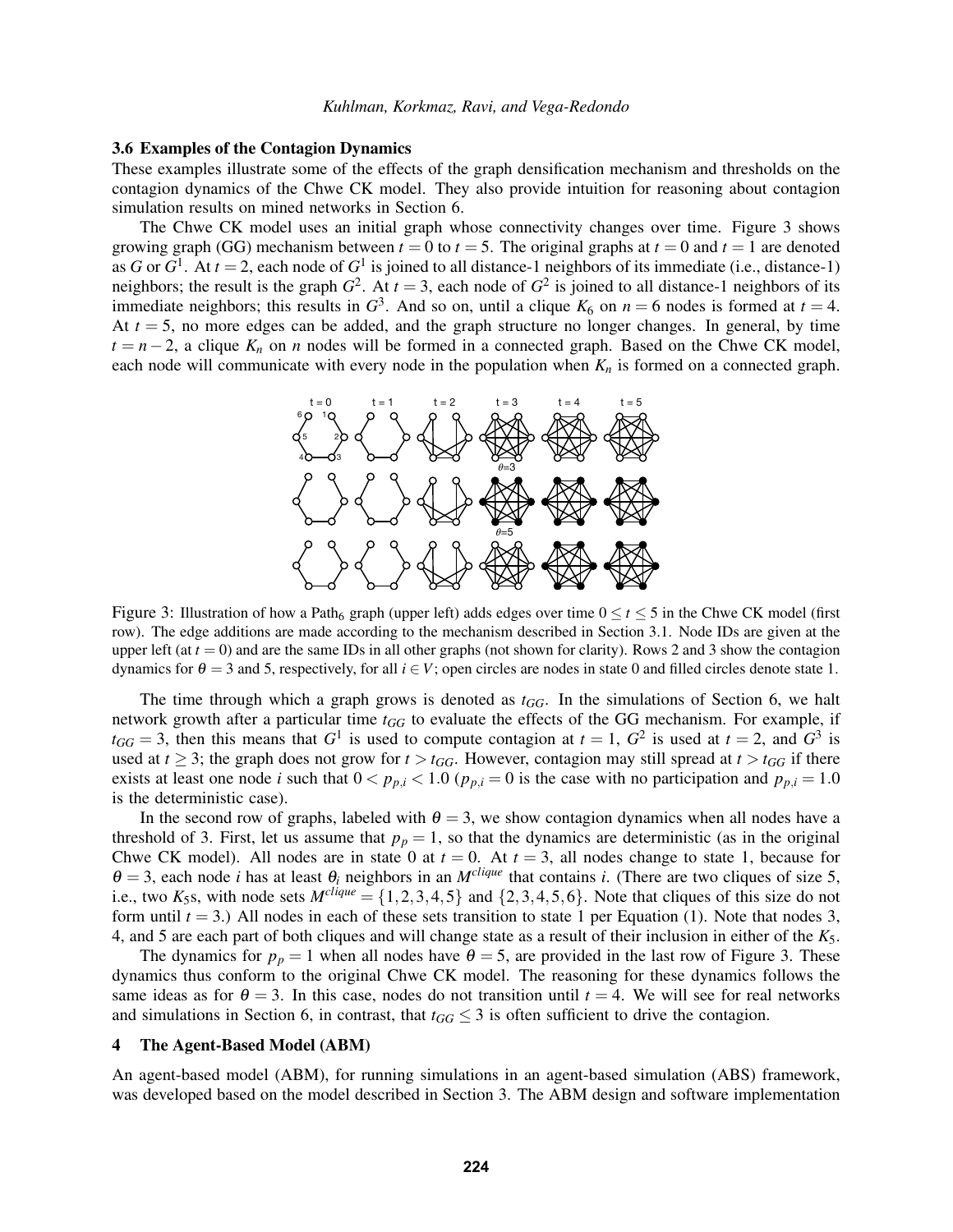follow the procedures for system state update in Algorithm [1.](#page-5-1) The only exception is the computation of cliques in the growing graphs  $G^t$ .

For the ABM simulations, all node-maximal cliques  $K$  in each  $G<sup>t</sup>$  must be computed because the clique is the CK-inducing substructure in a graph [\(Chwe 1999\)](#page-10-2). Computing all node-maximal cliques in a graph is an NP-hard problem [\(Lawler et al. 1980\)](#page-11-23), so we devised an approximate approach described in [\(Korkmaz et al. 2014\)](#page-11-20) that is a *pre-processing step* and not part of simulations per se (the pre-computed cliques are inputs to simulations, enabling reuse of them). In essence, the approach computes cliques in *G* and then grows these cliques in size with the additional edges that are introduced at each successive *t* in  $G<sup>t</sup>$ . Cliques are then compared because a new clique may contain as proper subgraphs other cliques, and in these cases, we keep only the largest clique. This process enables us to reuse the computed cliques across many simulations. We compute cliques  $\bar{K}$  in graphs  $G^1$  through  $G^5$  and we will demonstrate in the results below that this is an ample number of graphs (this is a finding of our work). From each clique, we extract the CK sets. Computing these cliques is computationally intensive: computing cliques in *G* 1 through *G* 5 takes more than 100 hours of compute time on dedicated Intel Sandybridge nodes (that are used for high-performance computing) for many graphs with roughly 10,000 to 30,000 nodes.

### <span id="page-7-0"></span>5 Social Networks and Network Structure Results

To study the dynamics of the Chwe model on social networks, we adopt the approach taken by other researchers, e.g., [\(Tong et al. 2012;](#page-11-24) [Zhang et al. 2016\)](#page-11-25). Specifically, studies are carried out on a group of networks with wide ranges in structural property values. We use five different networks presented in Table [1.](#page-7-2) The first four networks are real (i.e., mined) web-based networks: FB is a Facebook user network [\(Viswanath et al. 2009\)](#page-11-26), P2PG is a peer-to-peer network, Enron is an Enron email network, and Wiki is a Wikipedia network of voting for administrators [\(Leskovec and Krevl 2014\)](#page-11-27). The SF1 is a stylized scale free (SF) network, that was generated by a standard preferential attachment method [\(Barabasi and](#page-10-5) [Albert 1999\)](#page-10-5) for comparison; they are widely found in practice. These networks, combined, cover very wide ranges in values of network measures, such as number of vertices  $(6\times)$ , number of edges  $(4\times)$ , average degree (4×), maximum degree (13×), and average clustering coefficient (80×), and hence represent a broad sampling of web-based mined network features. The purpose of our experiments is to demonstrate the behavior of the CK model on a set of networks whose structural properties vary over a wide range. Since the CK model does not use any information regarding the semantics of the underlying network, the behavior of the CK model cannot be directly related to the phenomenon that resulted in the formation of the network. Selected properties of the networks are provided in Figure [4](#page-8-0) that are particularly relevant to CK model dynamics (of Section [6\)](#page-7-1). Both demonstrate rapid increases in node degrees.

<span id="page-7-2"></span>Table 1: Characteristics of web-based social networks. If there are multiple connected components in a graph, we use only the giant component. Here, *n* and *m* are numbers of vertices and edges, respectively, in the giant component; *dave* and  $d_{max}$  are average and maximum degrees;  $c_{ave}$  is average clustering coefficient; and  $\Delta$  is graph diameter.

| <b>Network</b>                | <b>Type/Domain</b> | n      | m       | $d_{ave}$ | $d_{max}$ | $c_{ave}$ |    |
|-------------------------------|--------------------|--------|---------|-----------|-----------|-----------|----|
| <b>FB</b>                     | Facebook           | 43.953 | 182.384 | 8.30      | 223       | 0.115     | 18 |
| Enron                         | Email              | 33,696 | 180.811 | 10.7      | 1.383     | 0.509     | 17 |
| P <sub>2</sub> P <sub>G</sub> | Peer Comms.        | 10.876 | 39.940  | 7.34      | 103       | 0.00622   | 10 |
| Wiki                          | Online Voting      | 7.115  | 100762  | 28.3      | 1065      | 0.141     |    |
| SF1                           | Stylized           | 4.956  | 45.031  | 18.2      | 270       | 0.0780    | 8  |

### <span id="page-7-1"></span>6 ABM Simulations and Results

### 6.1 Parameter Specifications for Simulations

We conduct discrete time agent-based simulations based on the Chwe CK model described in Section [3.](#page-3-0) A *simulation* consists of a set of runs, where a *run* covers the spread of contagion from an initial configuration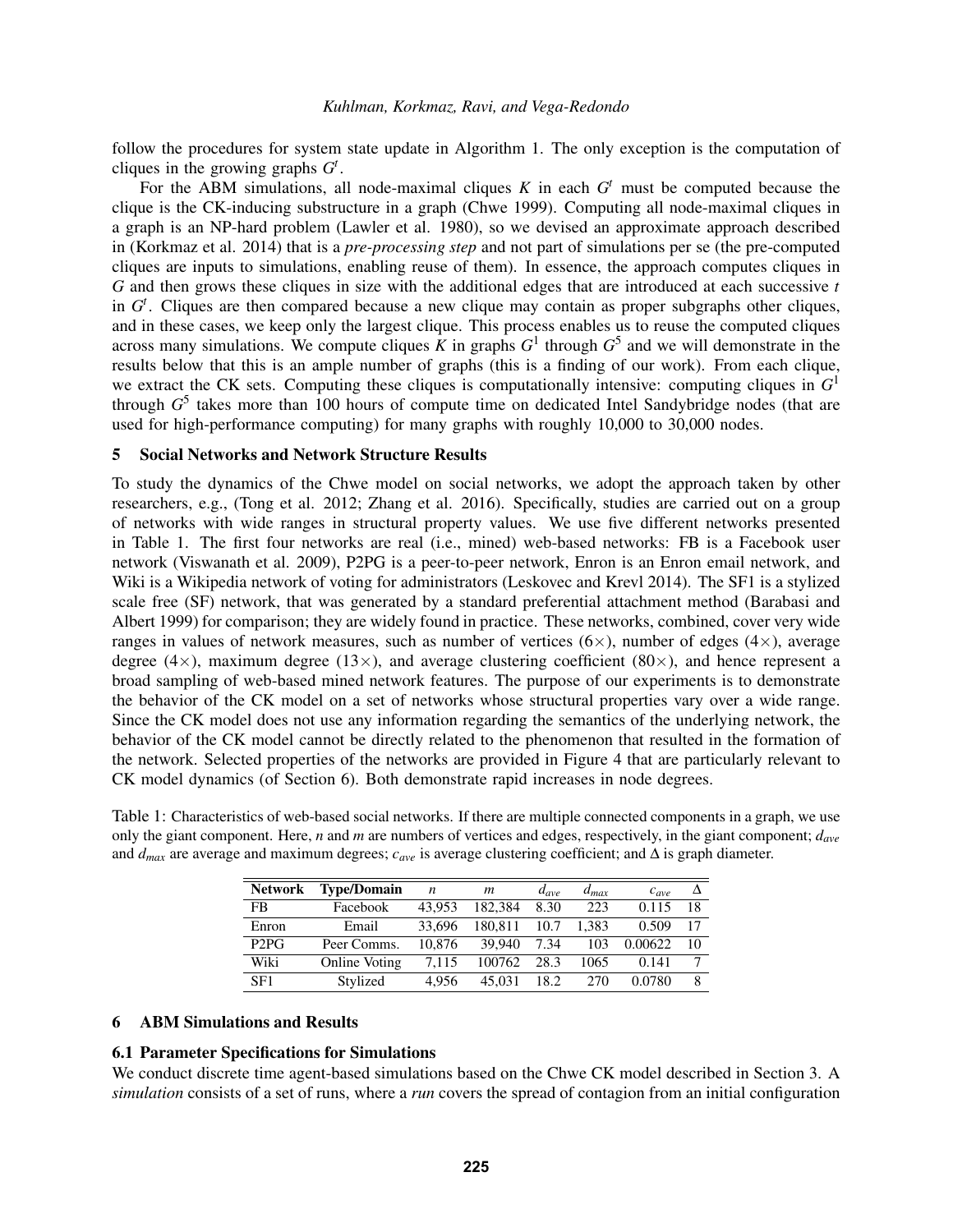*Kuhlman, Korkmaz, Ravi, and Vega-Redondo*



<span id="page-8-0"></span>Figure 4: Network structures for the five graphs: (left) average vertex degree for geodesic distances 1 and 2 (i.e., for  $G<sup>1</sup>$  and  $G<sup>2</sup>$ ), and (right) normalized average degree  $d_{ave}/n$  as edges are formed between vertices that originally are separated by the specified geodesic distance. These data result from the densification mechanism of the Chwe model.

with all nodes in state 0 at time  $t = 0$ , to a specified maximum time  $t_{max}$ . Values for all input parameters are provided in Table [2](#page-8-1) and are associated with each simulation. Differences among runs is due to the stochasticity in models. We provide the average results from 50 runs in Section 6.2.

|  |  | Table 2: Summary of simulation parameters. |
|--|--|--------------------------------------------|
|  |  |                                            |

<span id="page-8-1"></span>

| Parameter                               | <b>Description</b>                                                                                 |
|-----------------------------------------|----------------------------------------------------------------------------------------------------|
| Networks.                               | Presented in Table 1.                                                                              |
| Node Thresholds $\theta_i$ .            | Uniform values in $\{d_{ave}, d_{max}\}$ for a simulation for all nodes <i>i</i> . "Uniform" means |
|                                         | all nodes in a network have the same value.                                                        |
| Participation Probabilities $p_{p,i}$ . | Uniform value of $0.05$ , $0.1$ , $0.2$ , $0.4$ , or 1.0 assigned to all nodes in a simulation.    |
| Time that graph grows $t_{GG}$ .        | Values of 1, 2, 3, 4, and 5.                                                                       |
| Seed Vertices.                          | No specified seed vertices; all vertices initially in state 0. CK initiates contagion.             |
| Simulation Duration $t_{max}$ .         | 30, 90, 300 time steps.                                                                            |
|                                         |                                                                                                    |

### 6.2 Simulation Results

Simulations focus on the contagion spread size (as a fraction of  $n = |V|$ ) as a function of time. We investigate the effects of the time through which the graph grows  $(t_{GG})$ , participation probability, and thresholds.

<span id="page-8-2"></span>Contagion dynamics as a function of network growth. Figure [5](#page-8-2) provides time histories of cumulative fraction of agents in state 1 for the FB network. In all simulations, all nodes have  $\theta = 9 \approx d_{ave}$ . Different colors correspond to different *tGG* values. The rate at which agents (nodes) change from state 0 to 1 slows considerably as  $p_p$  decreases from 0.4 to 0.1.



Figure 5: Chwe CK model results. Cumulative fraction of agents in state 1 as a function of time and growing graph mechanism ( $t_{GG}$ ) in the FB network and with all nodes having threshold  $\theta = 9 \approx d_{ave}$ . Different color curves correspond to  $t_{GG} \in \{1,2,3,4,5\}$ . The dashed and solid curves correspond to  $p_p = 0.1$  and  $p_p = 0.4$ .

Focusing on the solid curves in Figure [5](#page-8-2) for  $p_p = 0.4$ , we observe that the results for  $t_{GG} = 5, 4$ , and 3 are virtually identical. All agents are in state 1 by  $t = 10$ . The green curve for  $t_{GG} = 2$  indicates that about 85% of nodes reach state 1, and do so by  $t = 10$ . For  $t_{GG} = 1$ , there is almost zero contagion initiation and spreading; the curve lays near the x-axis. Thus, the dynamics change significantly in growing the graph from  $G^1$  to  $G^2$  to  $G^3$  (i.e., in using  $t_{GG} = 1, 2$ , and 3), but not thereafter.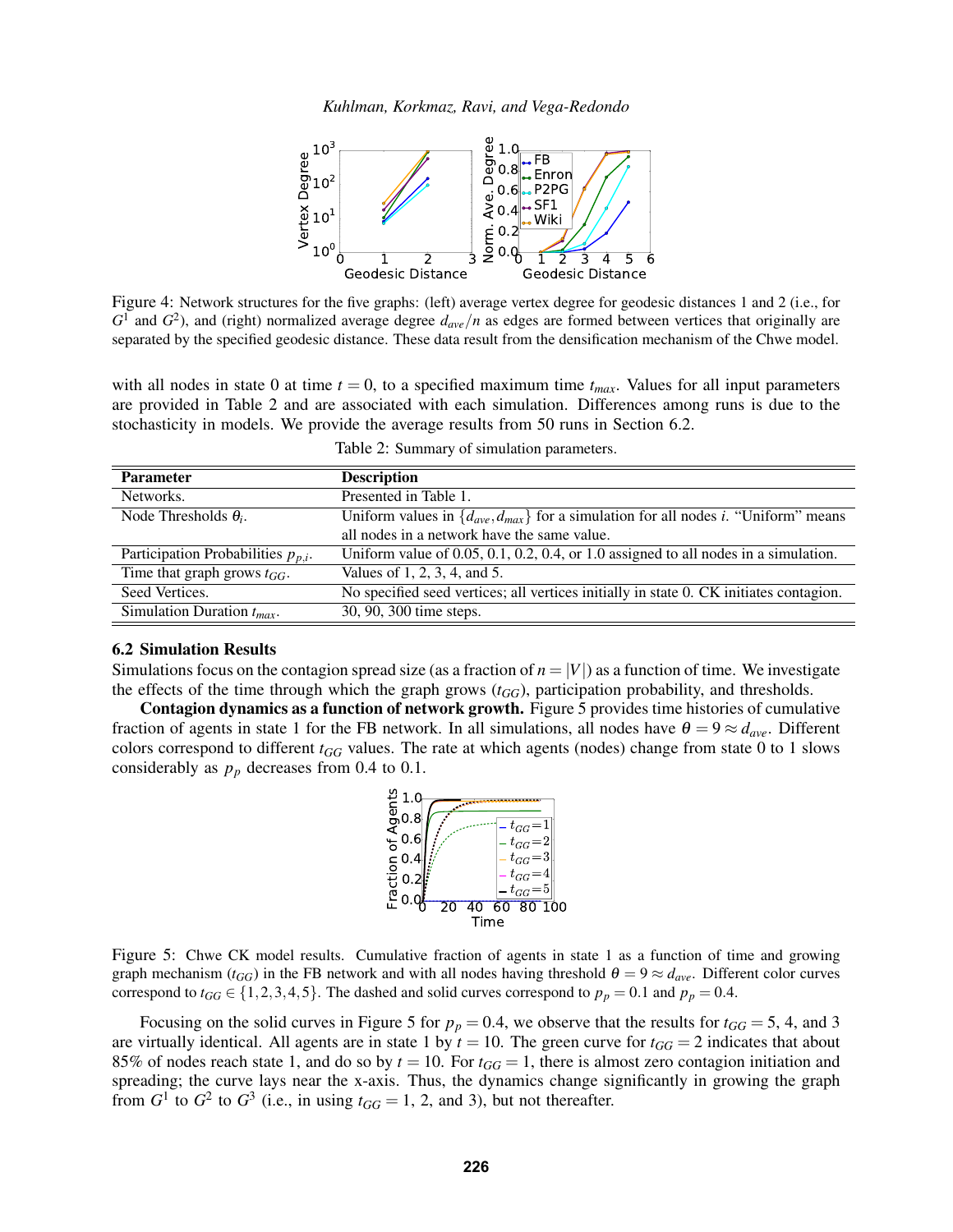Hence, the GG mechanism for  $t_{GG} = 3$  is sufficient to capture the contagion dynamics in the FB network. This is somewhat surprising since the diameter  $\Delta$  of FB is  $\Delta = 18$  which is much larger than 5, and the average clustering coefficient of 0.115 is not large. This result is useful because as part of the dynamics, all cliques in a graph must be identified, and this is an NP-hard problem [\(Lawler et al. 1980\)](#page-11-23); it is widely believed that there is no efficient algorithm for any NP-hard problem.

Different networks and thresholds. We now turn to the behavior of all graphs in this study to determine whether the previous results hold for all of the networks, and for different thresholds. Figure [6](#page-9-0) contains two plots of cumulative *final* fraction of affected agents as a function of geodesic distance for forming edges between pairs of vertices, for each of the five networks. The x-axis label is synonymous with  $t_{GG}$ . Hence, the final cumulative fraction of agents in state 1, for an x-axis value of  $\ell$ , are generated on graphs through  $G^{\ell}$  and correspond to  $t_{GG} = \ell$ . For all data,  $p_p = 1$ . In Figure [6\(a\),](#page-9-1)  $\theta = d_{ave}$  for each node. Increasing the geodesic distance by 1 (meaning forming edges with friends-of-friends)—so that  $G^1$  is used at  $t = 1$  and  $G<sup>2</sup>$  is used for  $t \ge 2$ —increases the sizes of cliques to such a large extent that between 70% (for P2PG) and 100% (for SF1) of nodes change to state 1. Note that across all networks, the results for  $t_{GG} = 3$  are approaching those for  $t_{GG} = 5$  due the smaller thresholds and  $G^3$ .

<span id="page-9-2"></span><span id="page-9-1"></span><span id="page-9-0"></span>

Figure 6: Effect of GG mechanism on the cumulative *final* fraction of vertices that transition to state 1 in five networks (legend same in both plots). Simulations were run for 30 time steps. The x-axis corresponds to the value of  $t_{GG}$ . These are deterministic computations where  $p_p = 1$ . [\(a\)](#page-9-1) results for  $\theta = d_{ave}$  and [\(b\)](#page-9-2) for  $\theta = d_{max}$ . The amount of contagion initiation at  $t = 1$  on the original graph is zero for P2P, Enron, and Wiki in [\(a\),](#page-9-1) and for all graphs in [\(b\).](#page-9-2) Hence, the GG mechanism is critical to initiate contagion. Widespread contagion diffusion occurs at *tGG*/∆ of roughly 1/6 to 1/2.

Another important factor is that contagion can initiate with CK models at multiple locations simultaneously: wherever an *Mclique* of nodes exists that satisfies Equation [\(1\)](#page-4-1). Based on Figure [4,](#page-8-0) many nodes in FB have degree  $d > \theta = 9$  in  $G^3$ , so contagion initiates at many locations in *G*.

Figure [6\(b\)](#page-9-2) displays similar data for all networks, except that now the thresholds are large:  $\theta = d_{max}$ rather than  $d_{ave}$ . There are differences from the previous results for  $t_{GG} = 1$  and 2; however, for  $t_{GG} = 3$ , again almost all nodes have transitioned to state 1. Note that these results, generated for  $p_p = 1$ , also hold for lesser  $p_p$ , as long as contagion will initiate. That is, the times to achieve the cumulative final fractions of nodes in state 1 will be greater for lesser  $p_p$ , but the trends with  $t_{GG}$  are still valid.

The GG mechanism is not only powerful, but operates over very small geodesic distances compared to the graph diameters ∆ when *p<sup>p</sup>* is large. (∆ is an upper bound on the time to spread a simple contagion [\(Centola](#page-10-6) [and Macy 2007\)](#page-10-6) through a network, where  $\theta = 1$  for all nodes in a deterministic classic threshold model, and is achieved when one of the end nodes on the longest shortest-path is seeded.) These data and Table [1](#page-7-2) show that full cascades occur for  $t_{GG}/\Delta$  values that range from (1/6) to (1/2) when  $p_p = 1$ . These results also justify the use of graphs  $G^1$  through  $G^3$  in computing cliques (the substructure for CK in the Chwe model), rather than going to  $G^{\Delta}$ , at least for large  $p_p$ , for the wide range in thresholds examined here, which is a significant computational savings in obviating the need to find cliques in  $G<sup>t</sup>$  for  $t > 3$ .

**Participation probability and network structure.** We reduce  $p_{p,i}$  by  $10\times$ , from 1.0 to 0.1, to investigate the effect of participation probability. Figure [7](#page-10-7) contains data analogous to those in Figure [6,](#page-9-0) except that now  $p_{p,i} = 0.1$  for all  $i \in V$  in all analyses. The y-axis values are the cumulative fractions of agents in state 1 at  $t = 30$ ; results are becoming asymptotic at this time (e.g., see Figure [5\)](#page-8-2). Interestingly,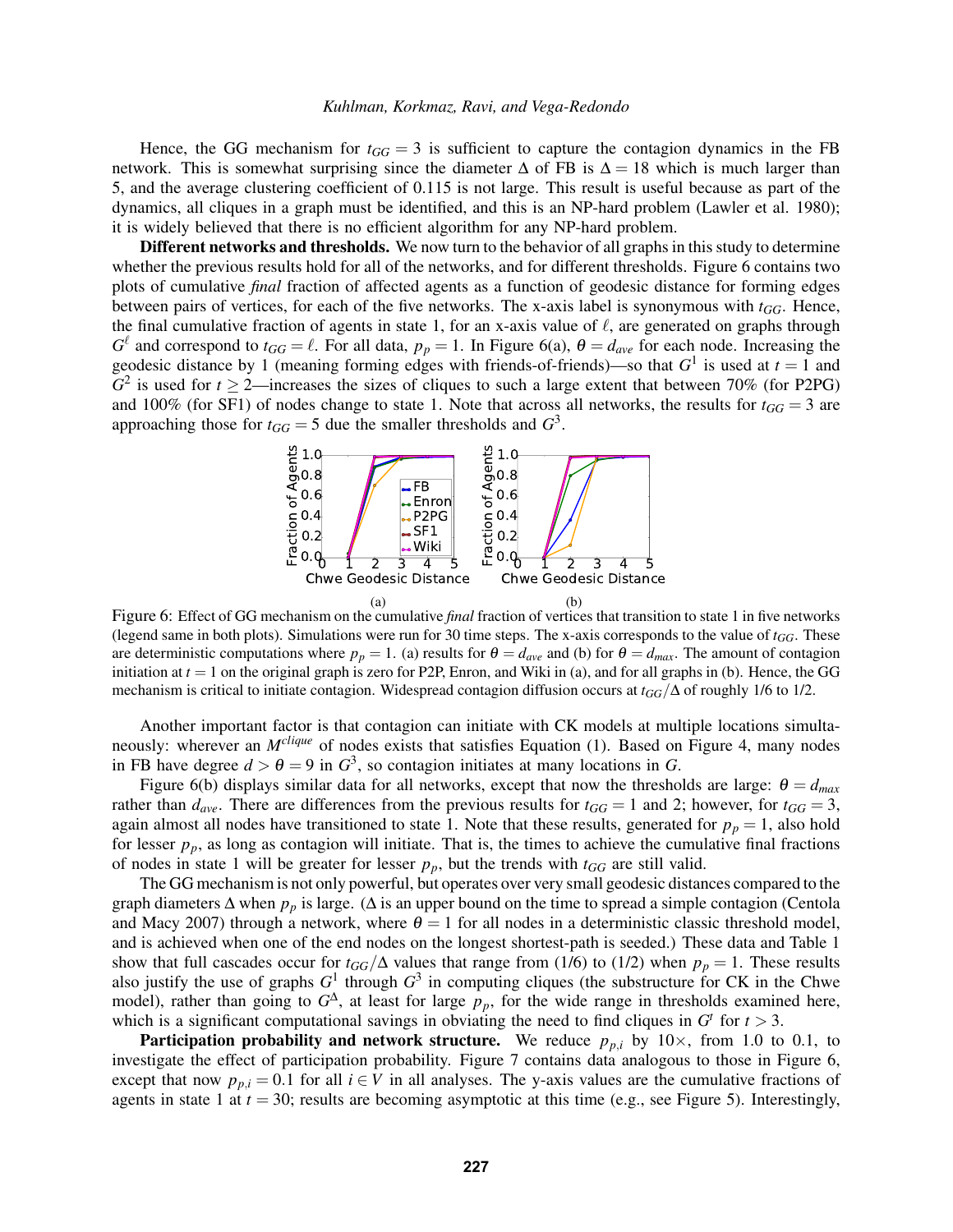<span id="page-10-8"></span><span id="page-10-7"></span>the GG mechanism overcomes the lower participation rate, so that the results for lesser thresholds in Figures [6\(a\)](#page-9-1) and [7\(a\)](#page-10-8) are quite similar.

<span id="page-10-9"></span>

Figure 7: Effect of participation probability in the Chwe CK model by comparison with the data of Figure [6.](#page-9-0) The y-axis is the cumulative fraction of agents in state 1 at  $t = 30$ . Here,  $p_p = 0.1$ , one-tenth the value in the previous figure, but the results do not change much in the final fraction of agents activating. This is the power of the [GG] mechanism of the Chwe CK model. Thresholds are [\(a\)](#page-10-8) *dave* and [\(b\)](#page-10-9) *dmax*. However, there are appreciable changes at time  $t = 2$  in both plots (i.e., at intermediate times), compared to the results at this time in Figure [6.](#page-9-0) In [\(b\),](#page-10-9) there is no contagion initiation for Wiki through  $t = 5$ . Legend is the same for both plots.

At greater thresholds  $\theta = d_{max}$ , the results in Figures [6\(b\)](#page-9-2) and [7\(b\)](#page-10-9) differ the most for  $t_{GG} = 2$ . There is, however, one exception: the Wiki network in Figure [7\(b\),](#page-10-9) for which no contagion initiates, even for  $t_{GG} = 5$ . All other networks have a ratio of  $n/d_{max} \approx 20$  to 200, but for Wiki, the ratio is only about 7. Hence, even when the Wiki network evolves to  $K_{7115}$ , with  $p_{p,i} = 0.1$ , this participation probability is too low to generate enough participating nodes at any one time to initiate contagion. Initiation requires 1066  $(= d_{max} + 1)$  nodes, which is  $1066/7115 = 0.150 > p_{p,i} = 0.1$ . We see the result that although greater  $d_{max}$ means that contagion can initiate at greater thresholds for greater  $p_{p,i}$ , if  $d_{max}$  is a large fraction of *n*, lesser  $p_{p,i}$  will stymie contagion when  $\theta = d_{max}$ . This is an interesting example of the interplay between graph structure and contagion dynamics parameters. We note that if  $p_{p,i}$  increases to 0.4, then contagion spreads rapidly (plots not shown) in Wiki and the other networks.

### 7 Conclusion and Future Work

In this paper, we study a game-theoretic model of collective action that is achieved through CK. This model has a unique feature that graph density increases as a function of time. The node sets of cliques are CK groups and coordination and cooperation can take place within these groups. Results are summarized in Section [1.3.](#page-2-4) Future work includes studying and comparing the mechanisms of other CK models.

#### ACKNOWLEDGMENTS

This material is based upon work supported by the National Science Foundation (NSF IIS-1908530, NSF OAC-1916805, and NSF CRISP 2.0 Grant 1832587) and the Air Force Office of Scientific Research under award number FA9550-17-1-0378. Any opinions, finding, and conclusions or recommendations expressed in this material are those of the author(s) and do not necessarily reflect the views of the United States Air Force.

#### REFERENCES

<span id="page-10-3"></span>Aumann, R. J. 1976. "Agreeing to Disagree". *The Annals of Statistics* 4(6):1236–1239.

<span id="page-10-5"></span>Barabasi, A., and R. Albert. 1999. "Emergence of Scaling in Random Networks". *Nature* 286:509–512.

<span id="page-10-4"></span><span id="page-10-1"></span>Binmore, K., and L. Samuelson. 2001. "Coordinated Action in Electronic Mail Game". *Games and Economic Behavior* 35(1):6–30. Bond, M. A., and C. B. Keys. 1993. "Empowerment, Diversity, and Collaboration: Promoting Synergy on Community Boards".

*American Journal of Community Psychology* 21(1):37–57.

<span id="page-10-6"></span>Centola, D., and M. Macy. 2007. "Complex Contagions and the Weakness of Long Ties". *American Journal of Sociology* 113(3):702–734.

<span id="page-10-0"></span>Chwe, M. S.-Y. 1998. "Culture, Circles, and Commercials Publicity, Common Knowledge, and Social Coordination". *Rationality and Society* 10(1):47–75.

<span id="page-10-2"></span>Chwe, M. S.-Y. 1999. "Structure and Strategy in Collective Action". *American Journal of Sociology* 105(1):128–156.